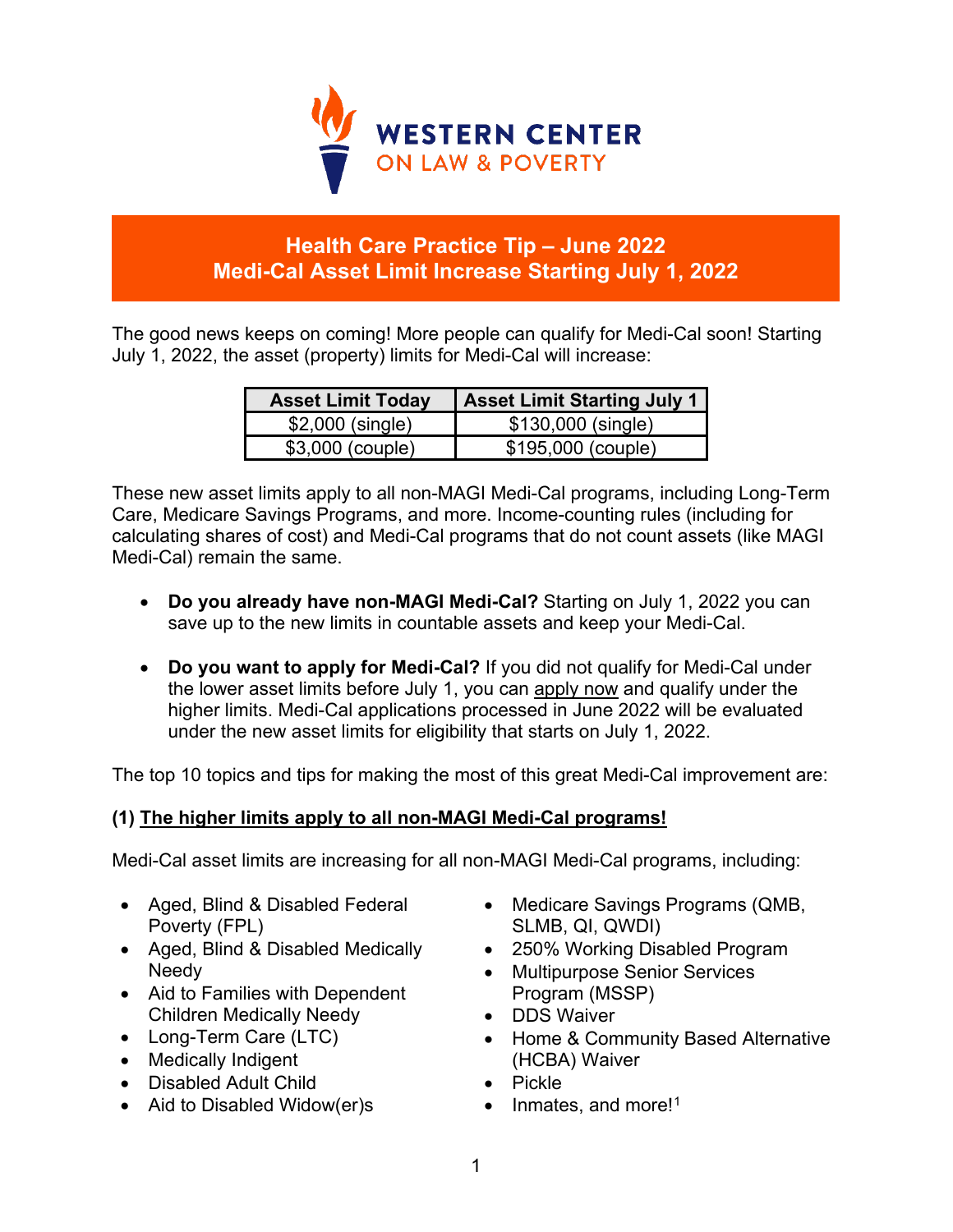Some people get Medi-Cal because they receive other benefits, like CalWORKs, foster care benefits, and SSI.<sup>[2](#page-4-1)</sup> The higher Medi-Cal asset limits do not change the rules for those other benefits. This means that people with SSI and CalWORKs will still need to meet the requirements of those programs.

 **TIP:** What if somebody wants to save countable assets above the SSI and CalWORKs limits? People should consider their individual circumstances. If somebody loses SSI or CalWORKs eligibility, counties must evaluate them for all other Medi-Cal programs, including non-MAGI Medi-Cal's higher asset limits. [3](#page-4-2)

### **(2) Apply now to qualify under the higher asset limits!**

Submit your application now to get Medi-Cal starting on July 1, 2022. Medi-Cal applications processed in June 2022 will be evaluated under the higher asset limits for eligibility effective July 1, 2022.<sup>[4](#page-4-3)</sup> People who apply before July 1 and qualify with countable assets above the lower limits (but below the higher limits) will receive two notices of action at the same time: a denial notice for June 2022 eligibility, and an approval notice that says full-scope eligibility starts July 1, 2022.

Medi-Cal applications denied because of excess assets between January and June 2022 will not be reopened. Instead, starting in July 2022, applicants will receive [a mailer](https://healthconsumer.org/wp/wp-content/uploads/2022/06/Asset-Limits-Phase-1-outreach-letter-FINAL.pdf) that invites them to submit a new application under the higher asset limits. But people should not wait for the mailer! Apply now to get evaluated under the higher asset limits.

 **TIP:** To avoid a duplicate application, only submit a new one if your earlier application was denied. If a Medi-Cal application is still pending (in process) by June 2022 or later, ask the county to approve it under the higher limits for eligibility effective July 1.

### **(3) Retroactive eligibility under the higher limits goes back to July 1, 2022.**

The higher asset limits are effective on July 1, 2022 and no earlier.<sup>[5](#page-4-4)</sup> For retroactive Medi-Cal eligibility, the lower limits (\$2,000 and \$3,000) apply for months before July 2022. The higher asset limits apply to all retroactive eligibility requests for the months of July 2022 and later. This means people can request up to three months of retroactive coverage under the higher asset limits back to no earlier than July 2022. $^{\rm 6}$  $^{\rm 6}$  $^{\rm 6}$ 

**Example:** Mauricio applied for Medi-Cal in February 2022 and satisfied all eligibility requirements, except for his countable assets. He has \$7,500 saved in the bank for emergencies. Mauricio received [a mailer](https://healthconsumer.org/wp/wp-content/uploads/2022/06/Asset-Limits-Phase-1-outreach-letter-FINAL.pdf) in July 2022 that invited him to reapply. He reapplied for Medi-Cal in September 2022 and requested three months of retroactive eligibility. The county should approve Medi-Cal for July and August using the \$130,000 limit. To get Medi-Cal in June 2022, Mauricio will need to meet the \$2,000 limit.

#### **(4) Asset limits increase by \$65,000 for each extra person!**

Did you know that \$2,000 and \$3,000 were not the only asset limits before July 1? With each extra household member, you could add \$150. For example, the limit for three people was \$3,150. You are not alone if you missed this![7](#page-4-6)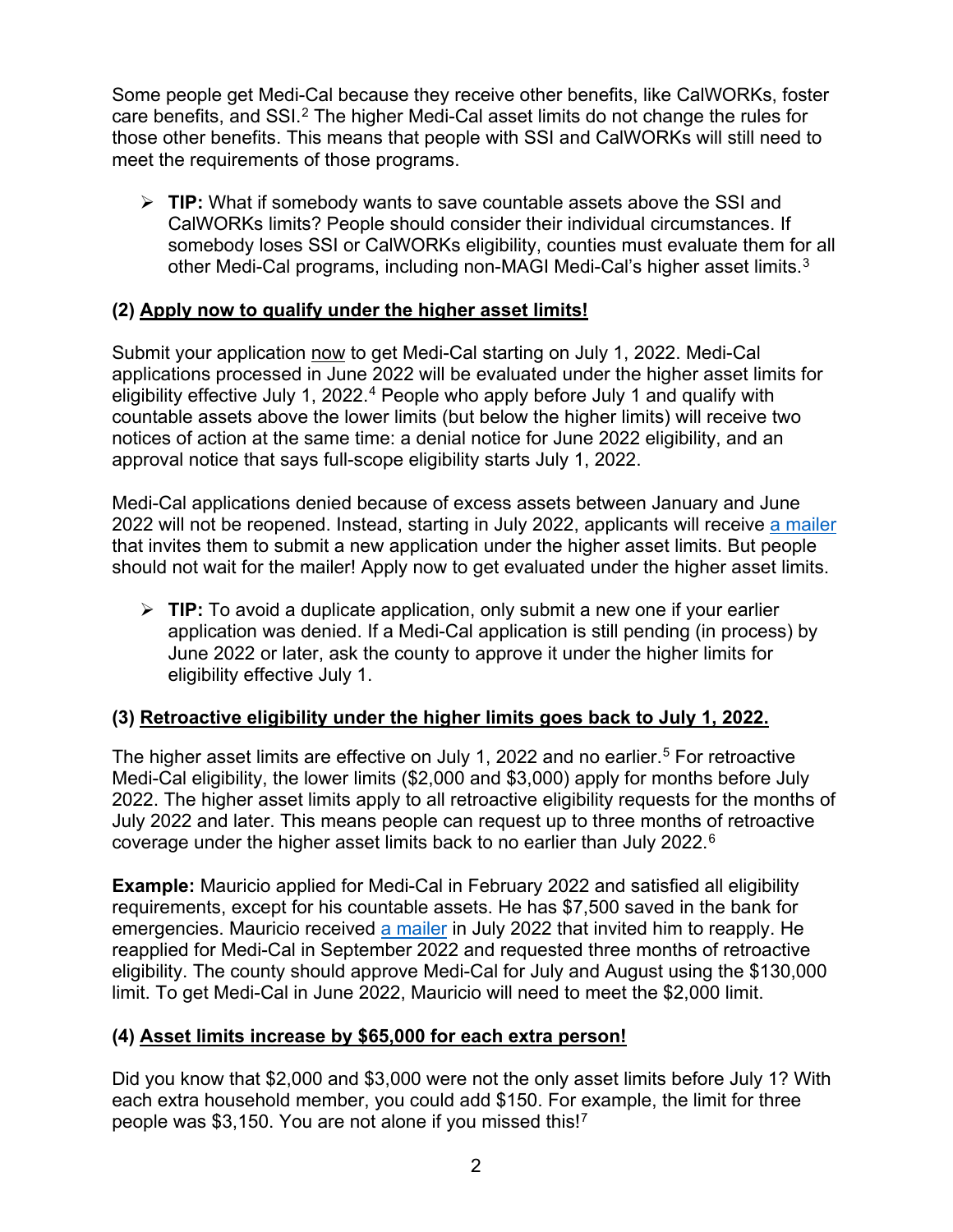Under the new asset limits effective on July 1, you can add \$65,000 for each additional person up to a household of 10 people. $8$  This sets the asset limit for a household of 10 people at \$715,000:

| <b>Asset Limit Today</b> | <b>Asset Limit Starting July 1</b> |
|--------------------------|------------------------------------|
| \$3,150 (3 people)       | \$260,000 (3 people)               |
| \$3,300 (4 people)       | $\sqrt{325,000}$ (4 people)        |
| \$3,450 (5 people)       | \$390,000 (5 people)               |
| \$3,600 (6 people)       | \$455,000 (6 people)               |
| \$3,750 (7 people)       | \$520,000 (7 people)               |
| \$3,900 (8 people)       | \$585,000 (8 people)               |
| \$4,050 (9 people)       | \$650,000 (9 people)               |
| \$4,200 (10 people)      | \$715,000 (10 people)              |

How could you have a non-MAGI Medi-Cal household of 10? The most likely but still uncommon scenario is a couple seeking Medically Needy Medi-Cal with 8 dependent children. Although a family like this would likely qualify for better eligibility under MAGI Medi-Cal rules that do not count assets.

### **(5) People can still get Medicare's Low-Income Subsidy ("Extra Help").**

Medicare's Low-Income Subsidy (LIS) Extra Help program helps pay for Part D prescription drug costs. If somebody does not qualify for full-scope Medi-Cal, the Extra Help program has its own asset limits. Fortunately, California provides Extra Help to all full-benefit dual eligibles who have full-scope Medi-Cal—including under the higher asset limits. [9](#page-4-8)

### **(6) Medi-Cal's transfer penalty calculations change starting July 1.**

Medi-Cal's transfer penalties apply only to transfers or gifts of non-exempt assets when a Medi-Cal beneficiary enters long-term care. Starting July 1, 2022, a beneficiary with countable assets below the higher limits can transfer assets without penalty. This depends on when the transfer was made. If made on or after July 1, 2022, then the higher asset limits apply.<sup>[10](#page-4-9)</sup> If made before then, the lower asset limits apply. For more information, check out [CANHR's Fact Sheet.](http://canhr.org/factsheets/medi-cal_fs/PDFs/FS_Medi-Cal_Asset_Limit_Change.pdf)

### **(7) Medi-Cal's Spousal Impoverishment calculations change starting July 1.**

The higher asset limits also benefit people seeking eligibility under spousal impoverishment rules: [11](#page-4-10)

• An institutionalized spouse seeking Medi-Cal eligibility can keep assets up to the higher limit of \$130,000. Their spouse can keep up to the Community Spouse Resource Allowance (CSRA). In total, the couple can have the sum of the new asset limit for one and the CSRA: \$130,000 + \$137,400 = \$267,400.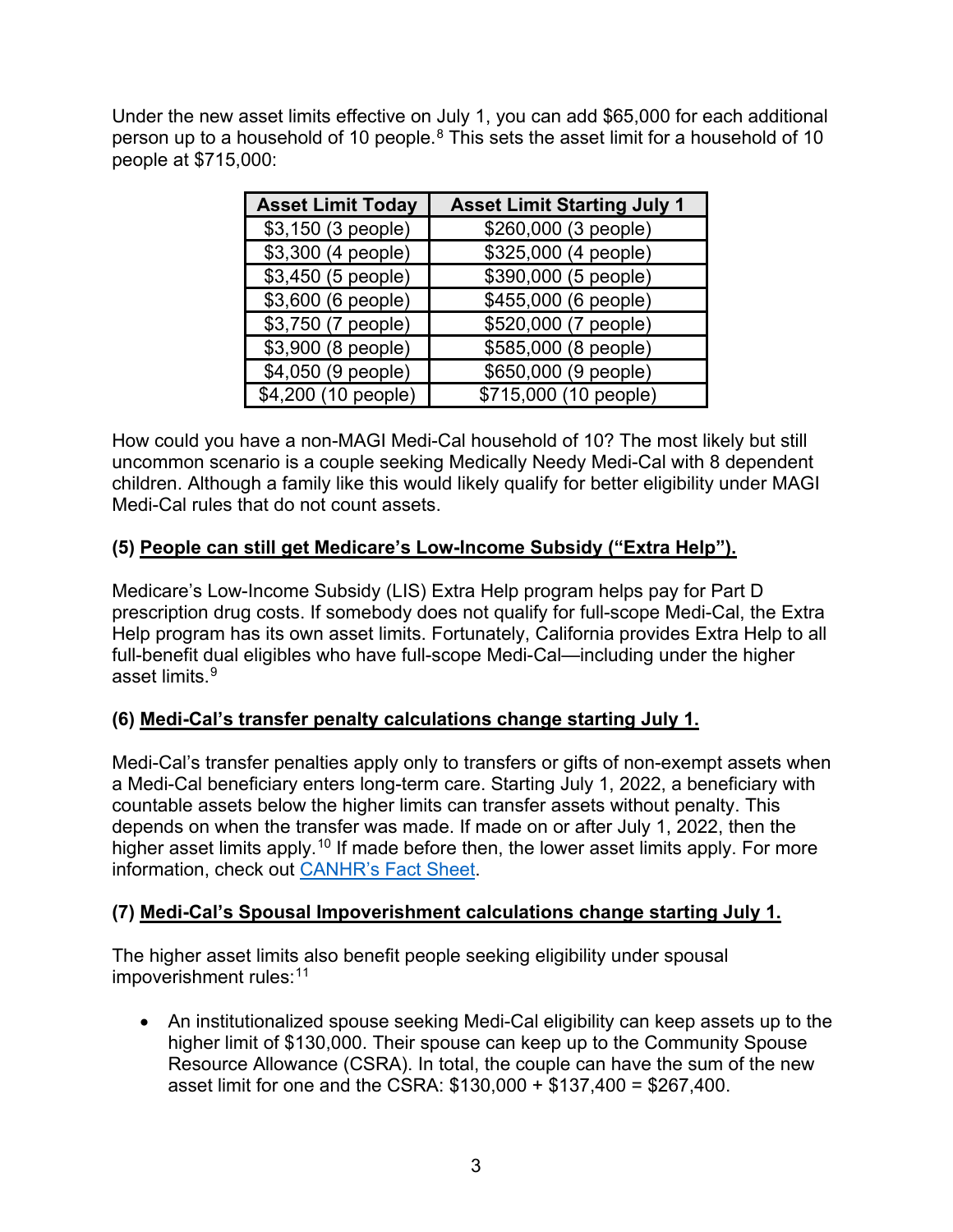• When both spouses are institutionalized and seeking eligibility, each spouse can keep up to the higher limit for a household of one (\$130,000).

**Example:** Petra applies for the Home & Community Based Alternatives (HCBA) waiver because she needs a nursing facility level of care at home. Petra's spouse, Aureliano, still has health coverage through his pension and does not need Medi-Cal. Petra has \$123,000 in savings and Aureliano keeps about \$90,000 in his bank account. Because Petra has countable assets below the higher limit (\$130,000) and Aureliano's bank account is below the CSRA (\$137,400), Petra can qualify for full-scope Medi-Cal.

# **(8)** *Sneede v. Kizer* **calculations are changing.**

When the asset limits increase on July 1, *Sneede* property limits will not be prorated anymore. Eligibility is still determined according to Mini Budget Units (MBU) that follow the new asset limits starting July 1. [ACWDL 22-15](https://www.dhcs.ca.gov/services/medi-cal/eligibility/letters/Documents/22-15.pdf) has more information.

# **(9) All other Medi-Cal eligibility rules remain the same.**

These asset limit increases do not change any other Medi-Cal eligibility rules. The same underlying rules determine which assets are countable or excluded.[12](#page-4-11) The 250% Working Disabled Program continues to exempt retirement accounts authorized by the IRS, including IRA and Keogh accounts.[13](#page-4-12) CalABLE accounts are still exempt.[14](#page-4-13) Income is still counted in the same way, including for shares of cost (SOC).[15](#page-4-14)

# **(10) Medi-Cal asset limits are set to be eliminated entirely in 2024!**

Great news! These asset limit increases on July 1 are just phase one. In the second phase effective January 1, 2024, the asset limits will be eliminated entirely!<sup>[16](#page-4-15)</sup> Before this happens, DHCS must ask the federal government for approval. We expect that just like the federal government approved phase one, it will also approve the full elimination.<sup>[17](#page-4-16)</sup>

 **TIP:** Some people may think that assets no longer count starting on July 1. But the asset limits are only increasing then. Assets will no longer count starting January 1, 2024 if the federal government approves this change.

### **Check out these other helpful resources:**

- [Justice in Aging FAQs](https://justiceinaging.org/wp-content/uploads/2022/05/Medi-Cal-Asset-Limit-Elimination-and-Older-Adult-Expansion-FAQ.pdf)
- Medi-Cal Asset Increase for Older Adults [\(webinar recording](https://vimeo.com/713412391) & [slides\)](https://justiceinaging.org/wp-content/uploads/2022/05/Medi-Cal-Asset-Limit-Changes-5.23.22.pdf)
- CANHR Fact Sheet [California Medi-Cal Asset Limit Increasing for Seniors and](http://canhr.org/factsheets/medi-cal_fs/PDFs/FS_Medi-Cal_Asset_Limit_Change.pdf)  [People with Disabilities](http://canhr.org/factsheets/medi-cal_fs/PDFs/FS_Medi-Cal_Asset_Limit_Change.pdf)
- [DHCS Eligibility & Enrollment Plan](https://www.dhcs.ca.gov/services/medi-cal/eligibility/Documents/Asset-Limit-Changes-Non-MAGI/Eligibility-and-Enrollment-Plan-Asset-Test-Changes-for-Non-MAGI-MC.pdf)
- DHCS Website [Asset Limit Changes for Non-MAGI Medi-Cal](https://www.dhcs.ca.gov/services/medi-cal/eligibility/Pages/Asset-Limit-Changes-for-Non-MAGI-Medi-Cal.aspx)

For more information, please contact David Kane at [dkane@wclp.org.](mailto:dkane@wclp.org)